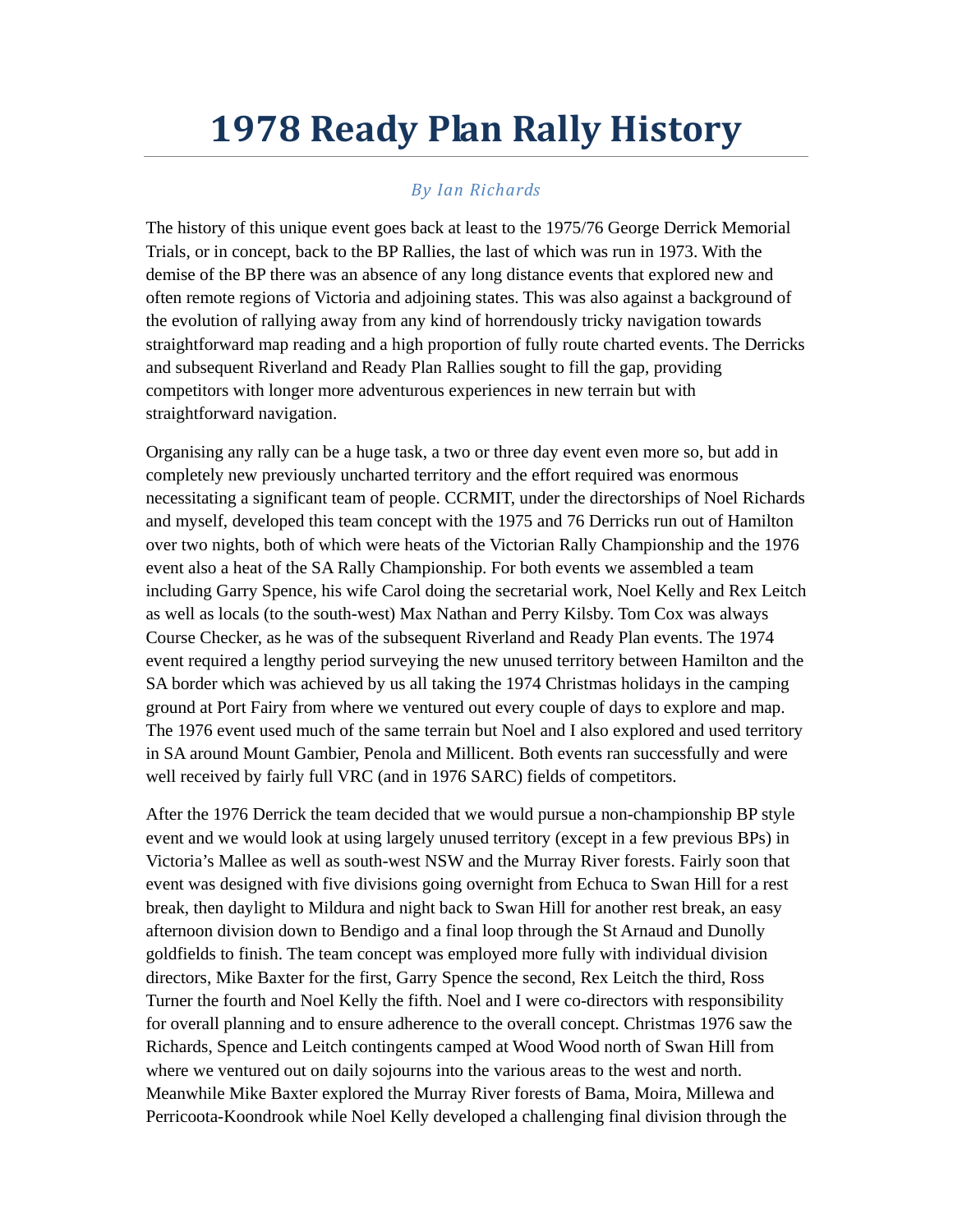much more familiar goldfields country. It was fun exploring the Mallee terrain north west from Swan Hill and over many days we had effectively mapped the almost grid like road system, identifying which roads were good gravel, usable sand, too sandy or simply nonexistent. Another day we ventured in two cars across the Sunset Country from south to north, which in the middle of summer was a somewhat daunting prospect. Another day we ventured into NSW and found some fabulous scrub country and fast flowing station tracks to the north east of Mildura. The nearby Nyah Forest became well known to us as we visited frequently for picnics and swimming in the Murray River. The myriad of approvals involved us learning about the NSW Western Lands Division and the contacts for the owners of the various pastoral leases, as well as the usual shire and forestry authorities. Frank Kilfoyle had been helpful in this regard providing us with access to some of the old BP files. We had also introduced some new concepts, namely the touring stage where it was understood that you were not to drive flat out and the times were set accordingly, as well as the coffee break, a concept which we borrowed from Tasmanian rallies.

The 1977 Riverland Rally was eventually sponsored by Datsun, and ran successfully in good weather conditions over a long weekend, presumably Anzac Day, in April. It attracted a reasonable field and was well received for the sense of adventure, the straightforward navigation and the entertaining roads. But it had taken its toll on many of the organising team and most wanted to have a rest or pursue other interests. I still had the desire to run a similar event in 1978 that would go deeper into NSW as well as SA so began to assemble a new team of helpers, the first of which was Steve Hollowood, who was effectively the co-director. Also joining the team were Dick Gill, Doug Hall and Rick and Kate Thorpe, with Kate taking over the secretarial role from Carol Spence. Tom Cox was again Course Checker.

Steve and I did the majority of the new surveying out of Mildura during the summer of 1977/78 with two three day camping sojourns, one to the north west and one to the north-east. The country was fabulous although we did find a lot of tracks that were too sandy to be used. A separate survey trip explored deeper into the Sunset Country while weekend trips from Melbourne explored more of the Murray River forests, including Gunbower, and the Terrick Terrick Forest west of Echuca. By early in 1978 we had the majority of the route in place, with an afternoon Echuca start, a short twilight division through Terrick Terrick and Gunbower to Kerang, a long run through the Mallee to Renmark for breakfast and a daylight division half way to Broken Hill and back to Mildura for a true overnight rest break. Another daylight division went north east from Mildura and back through Balranald to Swan Hill, then a night division through Koondrook-Perricoota forests, across to Mathoura and an interesting loop to the east through the Millewa Forest before breakfast and a run around the autocross track at the Deniliquin Car Club. A final Sunday morning daylight run would use familiar stages in the Moira and Bama forest to a lunch time finish back in Echuca.

Well it didn't quite work out that way. I don't recall exactly when the event was originally calendared, perhaps April or May, but certainly by then 1978 was developing as a pretty wet year and various authorities were withdrawing approvals for many of the roads, primarily in the southern parts of the event. As I recall, we postponed the event for a few months in the vain hope of drier weather but in fact it got wetter with Echuca experiencing its wettest July